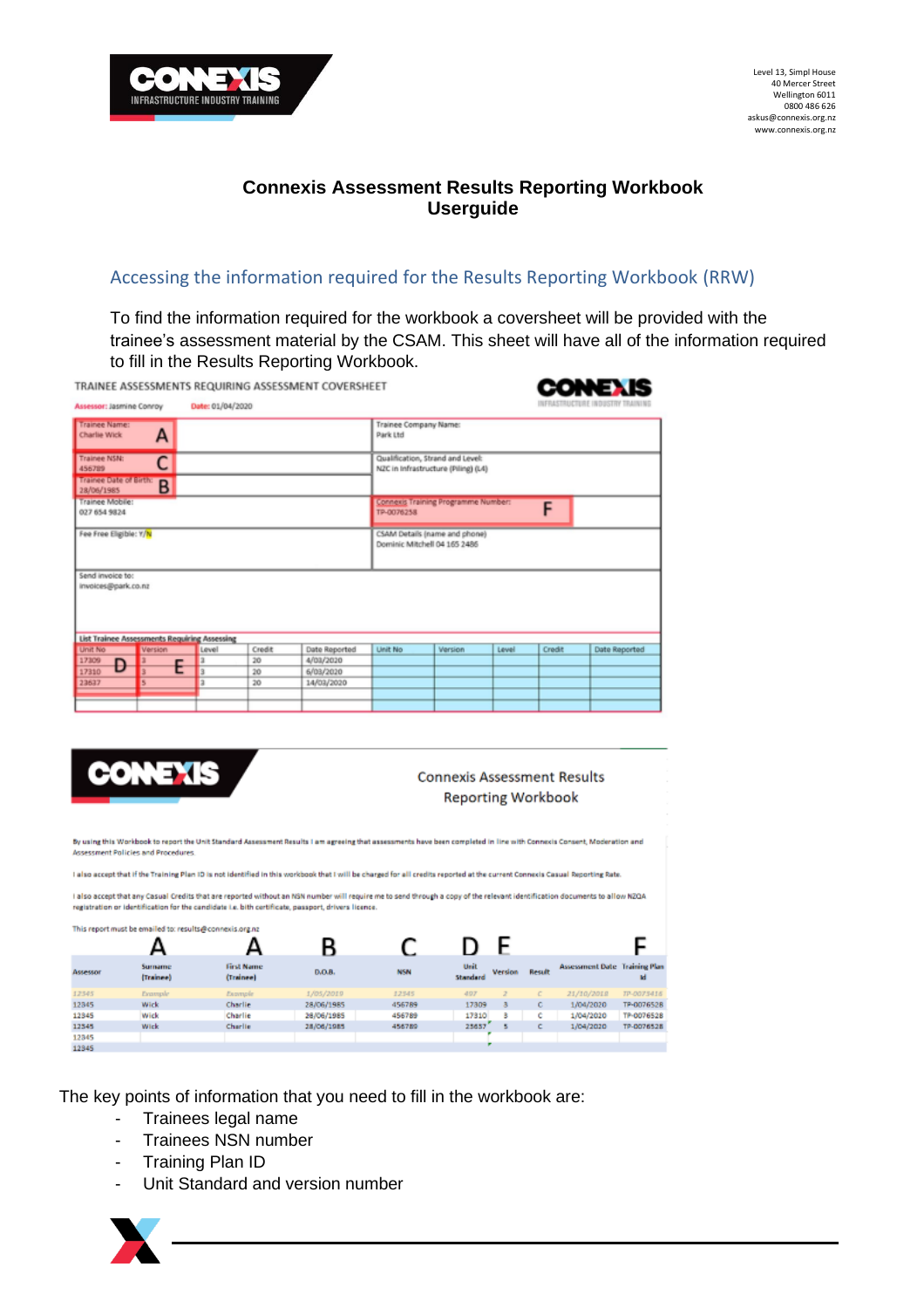## Accessing the Connexis Assessment Results Reporting Workbook (RRW)

Each assessor will be sent an individualised workbook by the Quality Assurance team which will be pre-populated with your new assessor number and scope.

|                 | <b>ONEXIS</b>                                           |                                                                                                                                                                                                                                                                                   |           |            | <b>Connexis Assessment Results</b><br><b>Reporting Workbook</b> |               |                                      |            |  |
|-----------------|---------------------------------------------------------|-----------------------------------------------------------------------------------------------------------------------------------------------------------------------------------------------------------------------------------------------------------------------------------|-----------|------------|-----------------------------------------------------------------|---------------|--------------------------------------|------------|--|
|                 | Assessment Policies and Procedures.                     | By using this Workbook to report the Unit Standard Assessment Results I am agreeing that assessments have been completed in line with Connexis Consent, Moderation and                                                                                                            |           |            |                                                                 |               |                                      |            |  |
|                 |                                                         | I also accept that if the Training Plan ID is not identified in this workbook that I will be charged for all credits reported at the current Connexis Casual Reporting Rate.                                                                                                      |           |            |                                                                 |               |                                      |            |  |
|                 | This report must be emailed to: results@connexis.org.nz | I also accept that any Casual Credits that are reported without an NSN number will require me to send through a copy of the relevant identification documents to allow NZQA<br>registration or identification for the candidate i.e. bith certificate, passport, drivers licence. |           |            |                                                                 |               |                                      |            |  |
| Assessor        | Surname<br>(Trainee)                                    | <b>First Name</b><br>(Trainee)                                                                                                                                                                                                                                                    | D.O.B.    | <b>NSN</b> | Unit<br><b>Version</b><br>Standard                              | <b>Result</b> | <b>Assessment Date Training Plan</b> | ıd         |  |
| 12345           | Example                                                 | Example                                                                                                                                                                                                                                                                           | 1/05/2019 | 12345      | 497<br>$\overline{z}$                                           | $\epsilon$    | 21/10/2018                           | TP-0073416 |  |
| 12345           |                                                         |                                                                                                                                                                                                                                                                                   |           |            |                                                                 |               |                                      |            |  |
| 12545           |                                                         |                                                                                                                                                                                                                                                                                   |           |            |                                                                 |               |                                      |            |  |
| 12545           |                                                         |                                                                                                                                                                                                                                                                                   |           |            |                                                                 |               |                                      |            |  |
| 12545           |                                                         |                                                                                                                                                                                                                                                                                   |           |            |                                                                 |               |                                      |            |  |
| 12545           |                                                         |                                                                                                                                                                                                                                                                                   |           |            |                                                                 |               |                                      |            |  |
| 12545           |                                                         |                                                                                                                                                                                                                                                                                   |           |            |                                                                 |               |                                      |            |  |
| 12545           |                                                         |                                                                                                                                                                                                                                                                                   |           |            |                                                                 |               |                                      |            |  |
| 12345           |                                                         |                                                                                                                                                                                                                                                                                   |           |            |                                                                 |               |                                      |            |  |
| 12345           |                                                         |                                                                                                                                                                                                                                                                                   |           |            |                                                                 |               |                                      |            |  |
| 12345           |                                                         |                                                                                                                                                                                                                                                                                   |           |            |                                                                 |               |                                      |            |  |
| 12345           |                                                         |                                                                                                                                                                                                                                                                                   |           |            |                                                                 |               |                                      |            |  |
| 12345           |                                                         |                                                                                                                                                                                                                                                                                   |           |            |                                                                 |               |                                      |            |  |
| 12345           |                                                         |                                                                                                                                                                                                                                                                                   |           |            |                                                                 |               |                                      |            |  |
| 12345           |                                                         |                                                                                                                                                                                                                                                                                   |           |            |                                                                 |               |                                      |            |  |
| 12545<br>488.48 |                                                         |                                                                                                                                                                                                                                                                                   |           |            |                                                                 |               |                                      |            |  |
|                 |                                                         |                                                                                                                                                                                                                                                                                   |           |            |                                                                 |               |                                      |            |  |

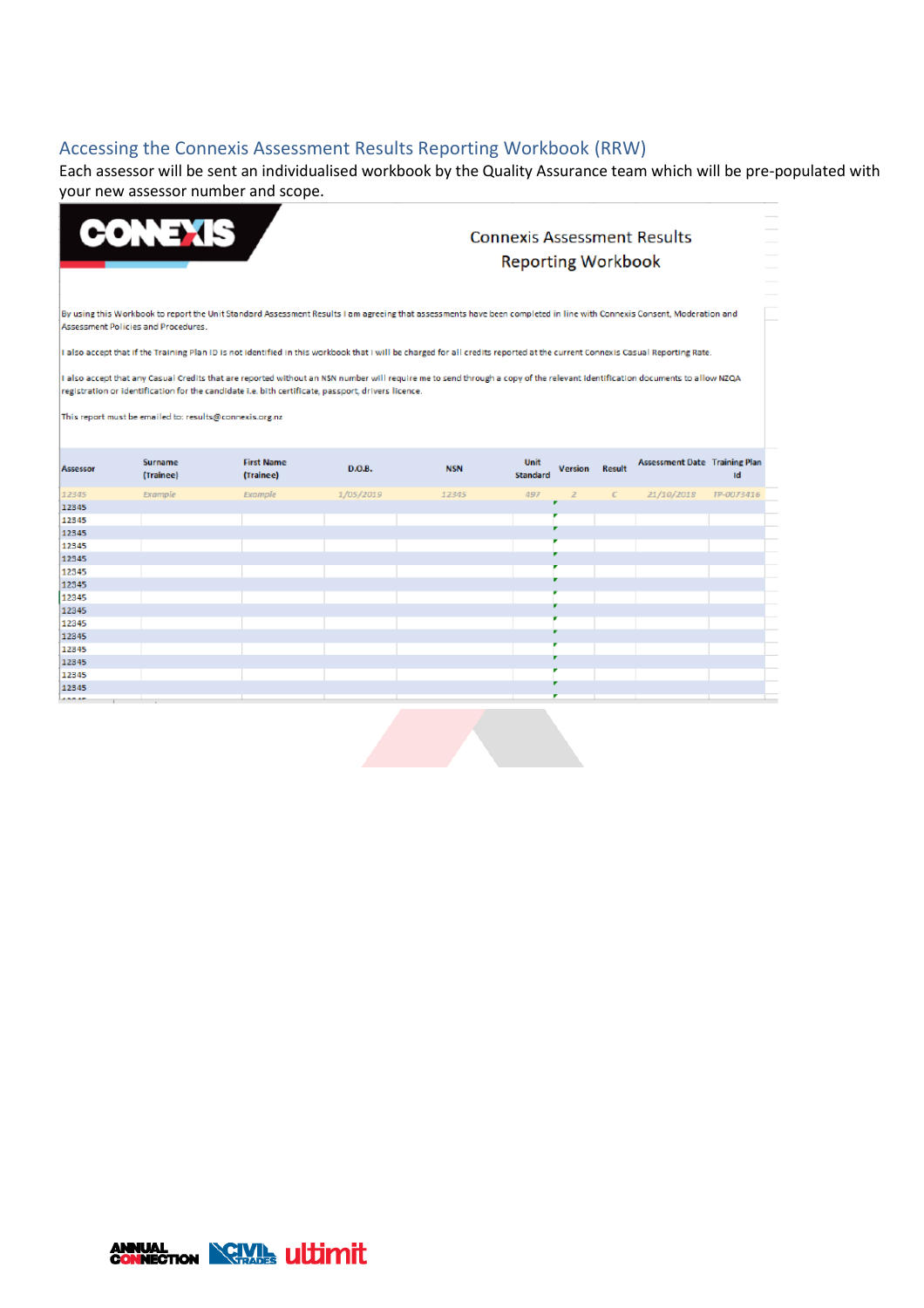### How to open and save the RRW

When you first receive the workbook, I highly recommend that you save a Masterfile, that way you will always have a blank copy of the RRW to submit results in.

1. To open the RRW, click the arrow next to the attachment on the email sent to you from [quality@connexis.org.nz](mailto:quality@connexis.org.nz) and click **Save As.**

|                 |     | Testing.xlsx<br>78 KB              |       |
|-----------------|-----|------------------------------------|-------|
|                 |     | Preview                            |       |
|                 |     | □ Open                             |       |
| Qual<br>Leve    |     | <u> Mick Print</u>                 | treet |
| Tel: $\sqrt{Z}$ |     | Save As                            |       |
|                 | le  | <b><i><u>Andele</u> hments</i></b> |       |
|                 | රලු | Upload                             |       |
|                 |     | Remove Attachment                  |       |
|                 |     | Copy                               |       |
|                 |     | Select All                         |       |

2. Click **Documents**



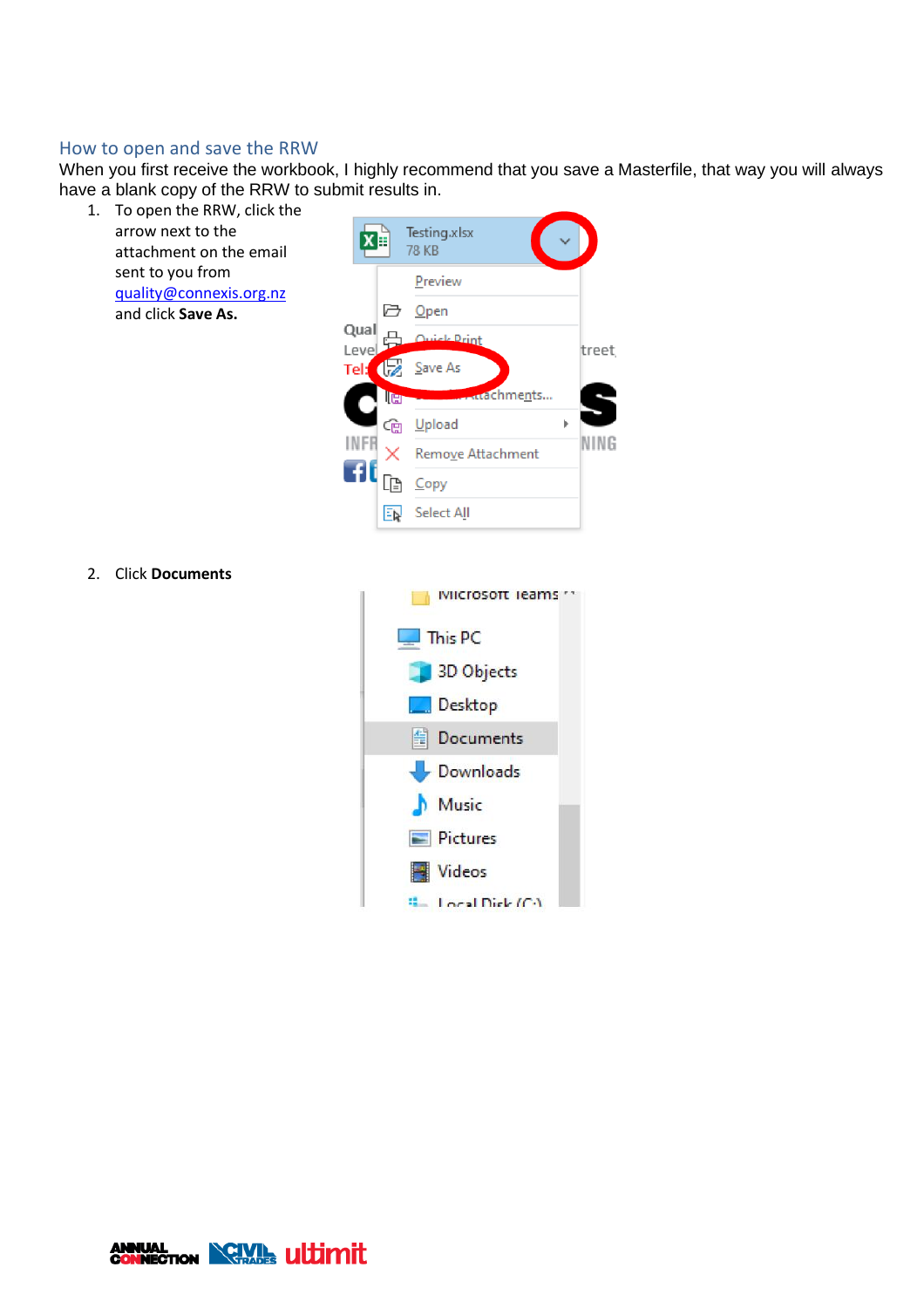acument 3. Click **New Folder**  $PC \rightarrow Documents$ New folder Nam  $\overline{C}$ Objects ktop :uments vnloads 4. Type in new folder name Ä i.e. Name Date mo 'ConnexisResultsWorkbook' New folder name in here 4/03/202 5. Double click on folder w folder Name Date modifie New folder name in here 4/03/2020 10 6. Type in File Name \* I File name: MasterfileV1 suggest using a name such as MasterfileV# and this Save as type: Excel Workbook will be updated as scopes change and when resources become available 7. Click **SaveTools** Save Cand

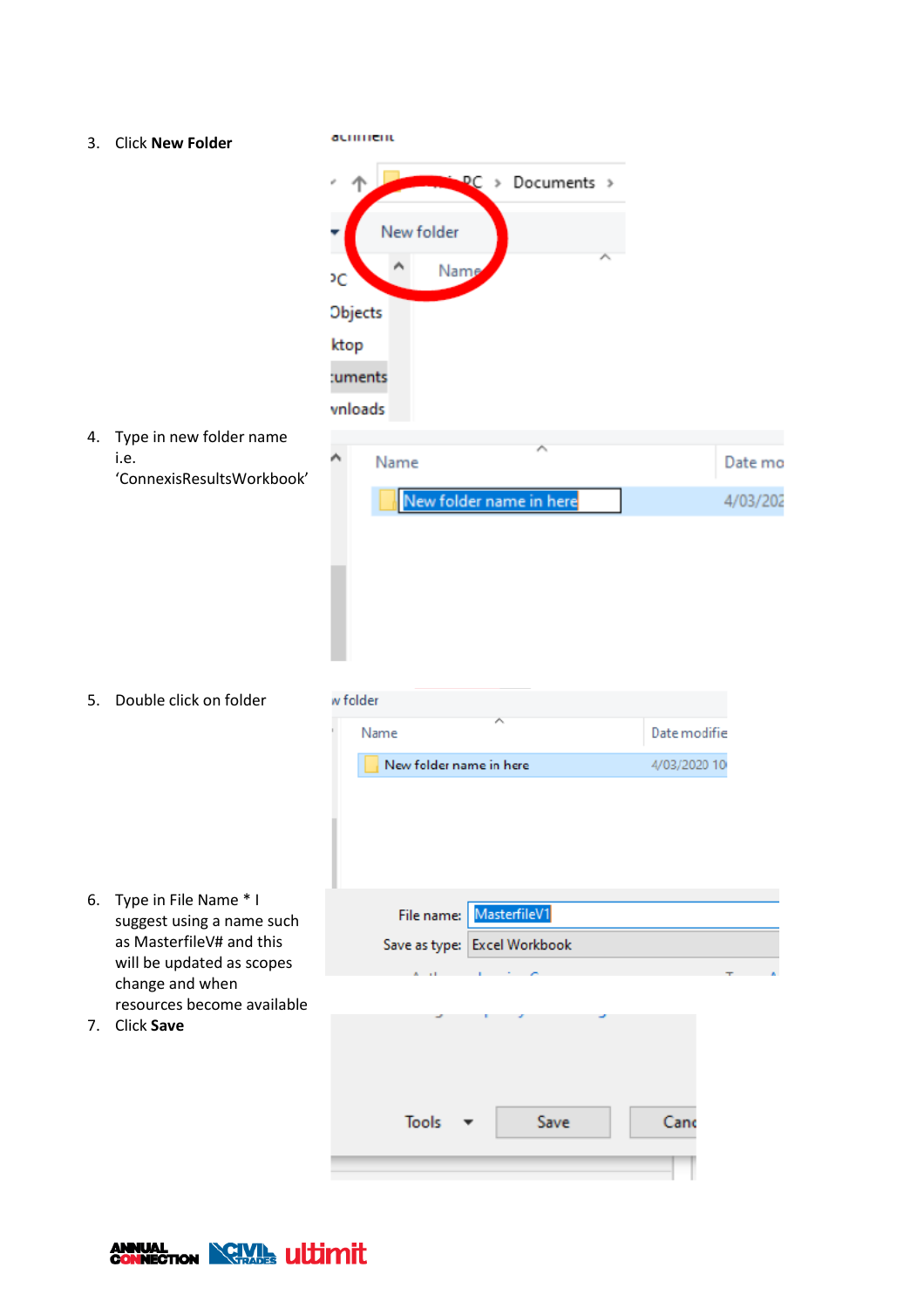|                                                     | How to create a copy of the RRW                                                                             |                                                                                        |                    |
|-----------------------------------------------------|-------------------------------------------------------------------------------------------------------------|----------------------------------------------------------------------------------------|--------------------|
| 1. Open up the by double<br>clicking the Masterfile |                                                                                                             | ∧<br>Name                                                                              | Date modified      |
|                                                     |                                                                                                             | <b>DE</b> MasterfileV1                                                                 | 16/04/2020 8:41 AM |
| 2.                                                  | Click File                                                                                                  | AutoSave <sup>1</sup><br>⊞<br>り<br>File<br>Insert<br>Home<br>Dr                        |                    |
| 3.                                                  | <b>Click Save As</b>                                                                                        | ; P<br>Х<br>Calibri<br>Ù<br>Paste<br>B<br>⊲<br>Save<br>Save As<br>Pro<br>Print<br>Work |                    |
| 4.                                                  | Update the name of the file<br>*I suggest incorporating<br>the date into the name e.g.<br>resultsfor16April | resultsfor16April<br>Excel Workbook (*.xlsx)<br>More options                           |                    |
| 5.                                                  | Click Save                                                                                                  | Save<br>¥                                                                              |                    |
| 6.                                                  | Check the name has saved<br>at the top of the page, this<br>will mean it has saved a<br>new copy            | resultsfor16April - Saved<br>View<br>Developer<br>Q<br>Help<br>W                       | Search             |

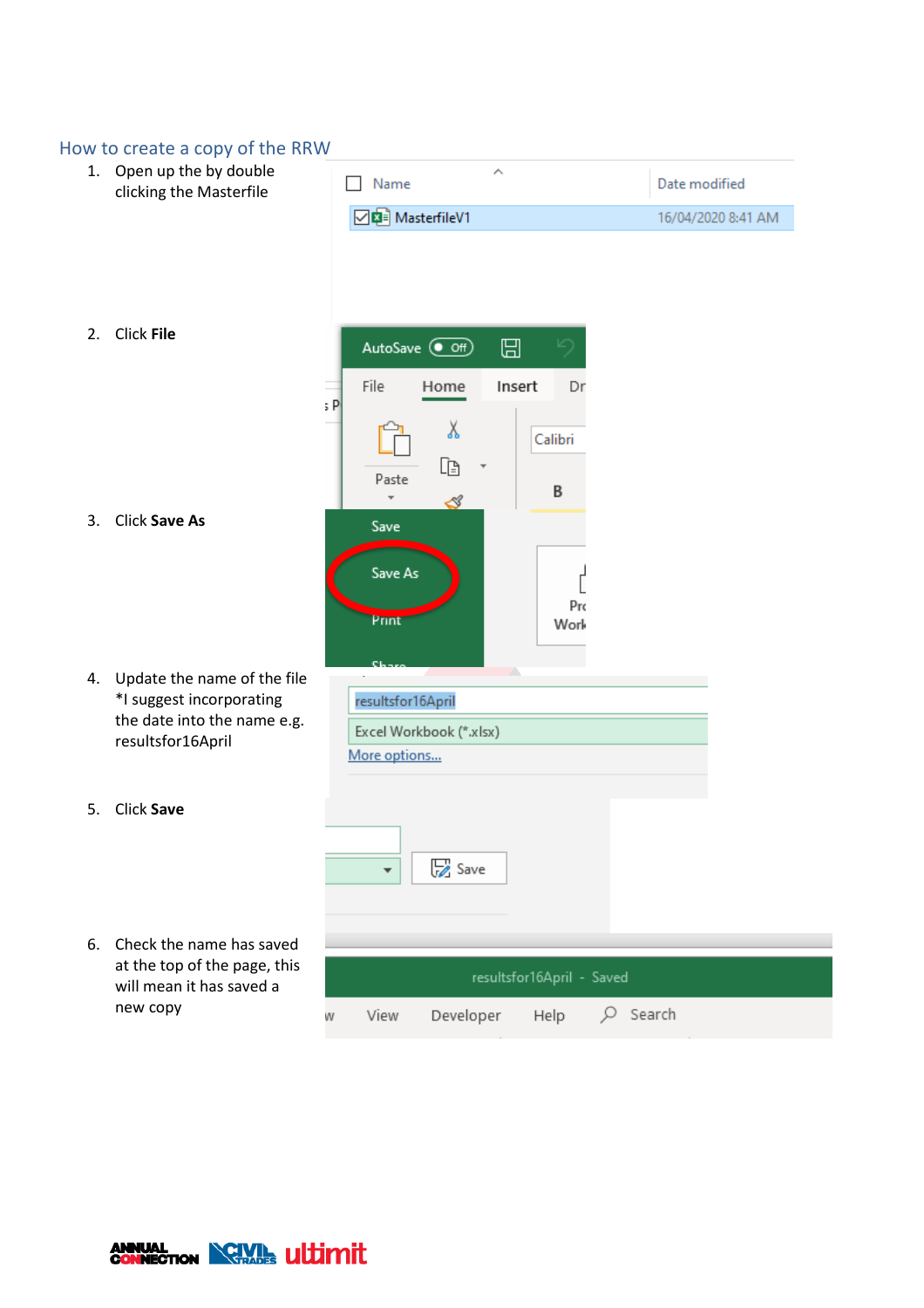## Entering results into the workbook

- 1. Enter the surname into the field by clicking the cell, a green border will appear
- 2. Enter the trainees surname i.e. Richie McCaw would be **McCaw**
- 3. To fill in the First Name field you can press the Tab key on your keyboard OR use the arrows to move to the next cell OR click the next field so a green box appears .
- 4. To fill in the first name field start typing \*Please note this must be the legal name rather then a nickname i.e. Richie will be entered as Richard as this is his legal name.
- 5. To fill in the date of birth (D.O.B.) field you can press the Tab key on your keyboard OR use the arrows to move to the next cell OR click the next field so a green box appears.



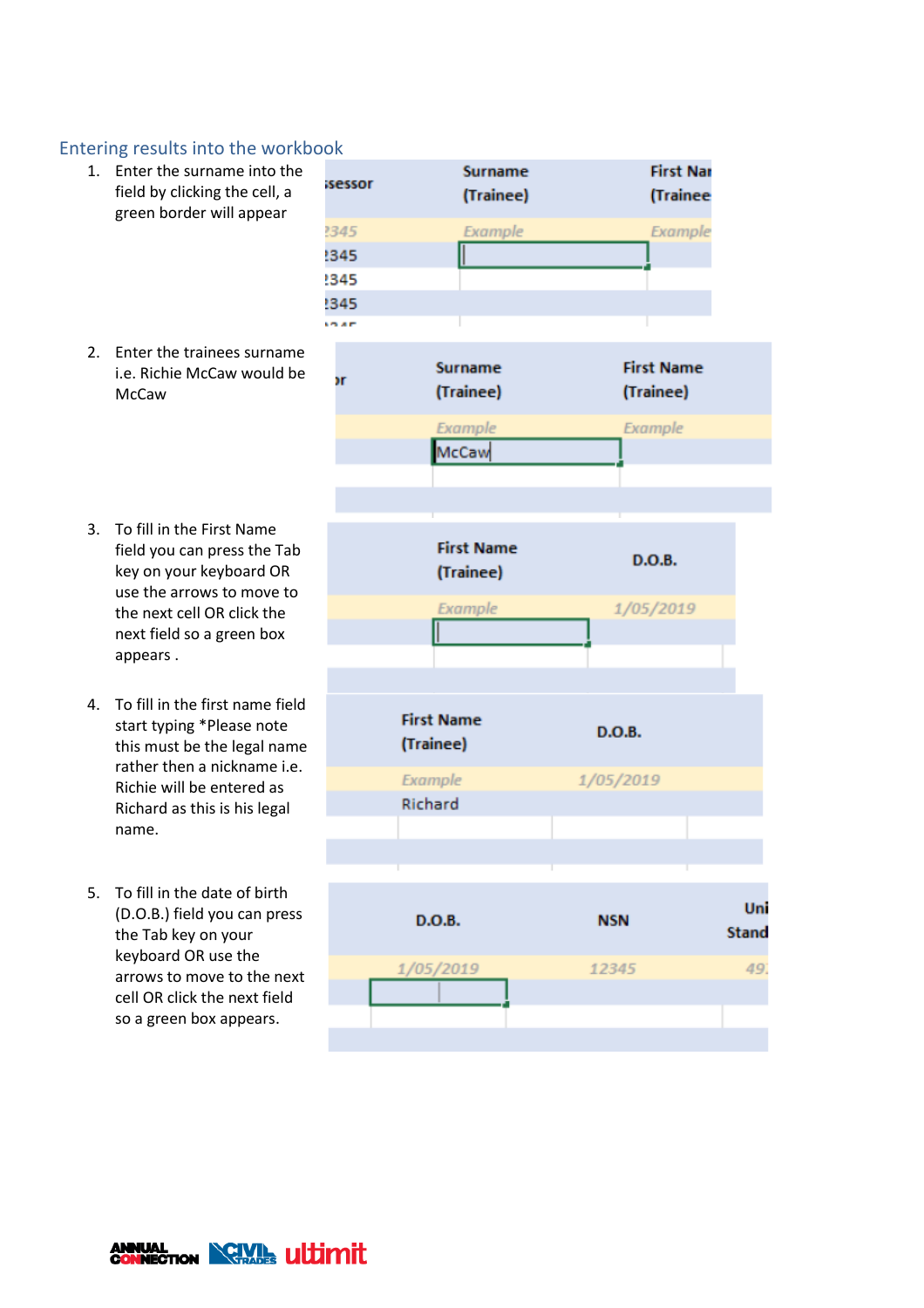- 6. Enter the trainees D.O.B. This field is recommended however optional **unless** the assessment is a casual credit and you don't have the NSN number \*Please note that the date field must be filled in DD/MM/YYYY
- 7. To fill in the NSN field you can press the Tab key on your keyboard OR use the arrows to move to the next cell OR click the next field so a green box appears.
- 8. Type in the NSN number as one number e.g. 12345 not 12 345. \*If the assessor has not provided a NSN number for a casual credit, additional information will need to be sent in alongside the workbook.
- 9. To fill in the Unit Standard field you can press the Tab key on your keyboard OR use the arrows to move to the next cell OR click the next field so a green box appears.
- 10. Enter the Unit Standard number

11. If the Unit Standard number is not able to be entered and the error message appears 'this value doesn't match the data validation restrictions defined for this cell' the Unit Standard number is either incorrect or not included on your scope.









**ANNUAL CONNECTION NORTHERN LILLIMITION**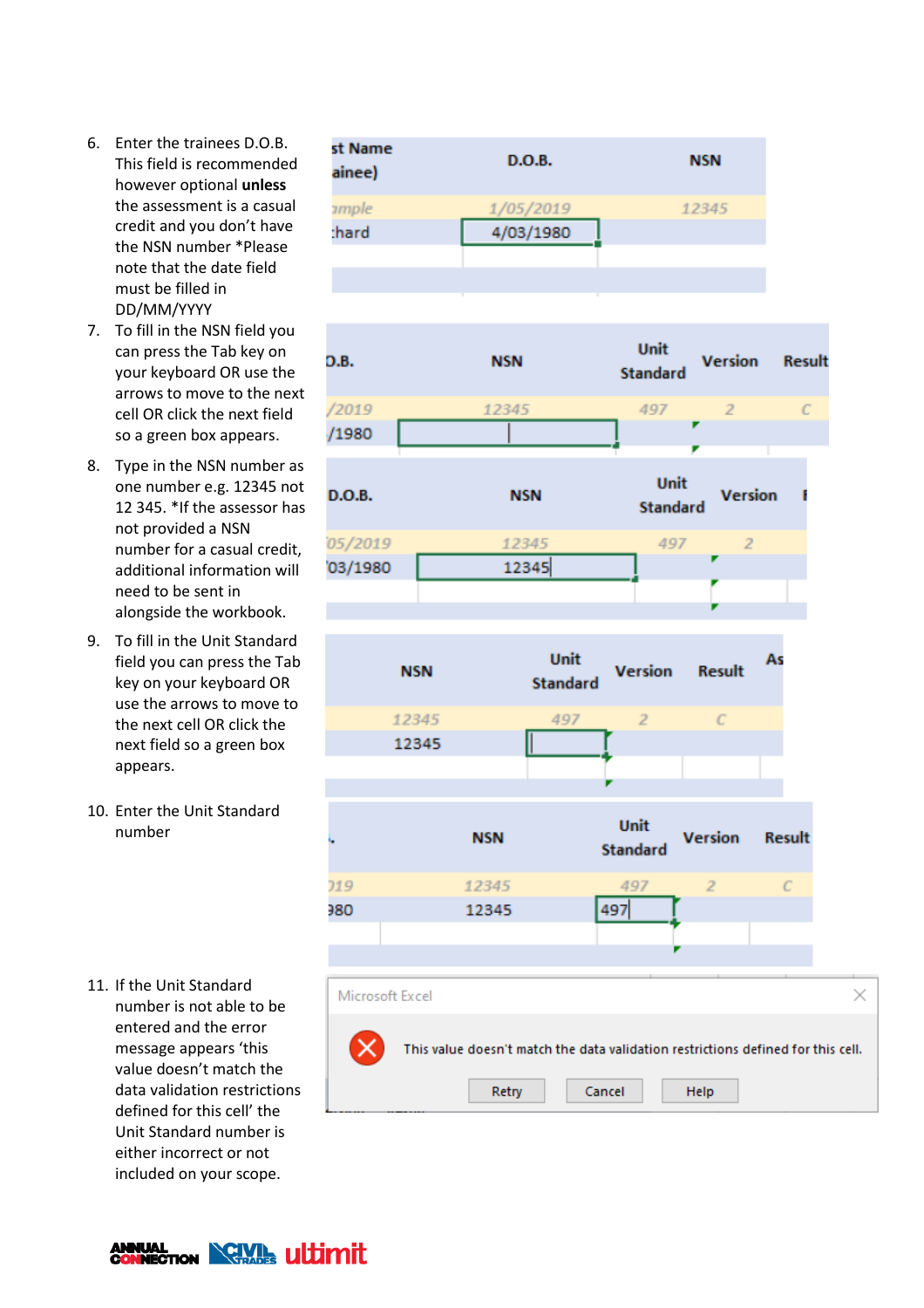- 12. To fill in the Version field you can press the Tab key on your keyboard OR use the arrows to move to the next cell OR click the next field so a green box appears. \*Please note the latest version of the Unit Standard will automatically appear
- 13. If the version you are assessing it older, ensure that the cell is outlined in green and type in the correct version number.
- 14. To fill in the Result field you can press the Tab key on your keyboard OR use the arrows to move to the next cell OR click the next field so a green box appears.\*Please note the latest version of the Unit Standard will automatically appears.
- 15. Enter C into the field \*C stands for completed

16. To fill in the Assessment Date field you can press the Tab key on your keyboard OR use the arrows to move to the next cell OR click the next field so a green box appears.

| <b>NSN</b> | Unit<br><b>Standard</b> | <b>Version</b> | <b>Result</b> | <b>Assessment Date Ti</b> |  |
|------------|-------------------------|----------------|---------------|---------------------------|--|
| 12345      | 497                     | $\mathbb{Z}$   | $\epsilon$    | 21/10/2018                |  |
| 12345      | 497                     | 10             |               |                           |  |
|            |                         |                |               |                           |  |
|            |                         |                |               |                           |  |
|            |                         |                |               |                           |  |
|            |                         |                |               |                           |  |



| <b>NSN</b> | <b>Unit</b><br>Standard | <b>Version</b> | <b>Result</b> | <b>Assessment Date Tr</b> |  |
|------------|-------------------------|----------------|---------------|---------------------------|--|
| 12345      | 497                     |                |               | 21/10/2018                |  |
| 12345      | 497                     | 8              |               |                           |  |
|            |                         |                |               |                           |  |
|            |                         |                |               |                           |  |

| ı  |                        | Unit<br><b>Standard</b> |          | <b>Version</b> Result | <b>Assessment Date Iraining F</b> | Id                       |
|----|------------------------|-------------------------|----------|-----------------------|-----------------------------------|--------------------------|
| 5  |                        | 497                     | $\sim$ 2 |                       | C 21/10/2018 TP-00734             |                          |
| 15 |                        |                         | 497 8 C  |                       |                                   |                          |
|    |                        |                         |          |                       |                                   |                          |
|    |                        |                         |          |                       |                                   |                          |
|    |                        |                         |          |                       |                                   |                          |
|    | UHR<br><b>Standard</b> | Version                 |          | <b>Result</b>         | Maacaannonit Dutto                | <b>THURSE FRIT</b><br>Id |
|    | 497                    | $\overline{2}$          |          | $\epsilon$            | 21/10/2018 TP-0073416             |                          |
|    | 497                    | - 8                     |          | с                     |                                   |                          |
|    |                        |                         |          |                       |                                   |                          |
|    |                        |                         |          |                       |                                   |                          |
|    |                        |                         |          |                       |                                   |                          |
|    |                        |                         |          |                       |                                   |                          |

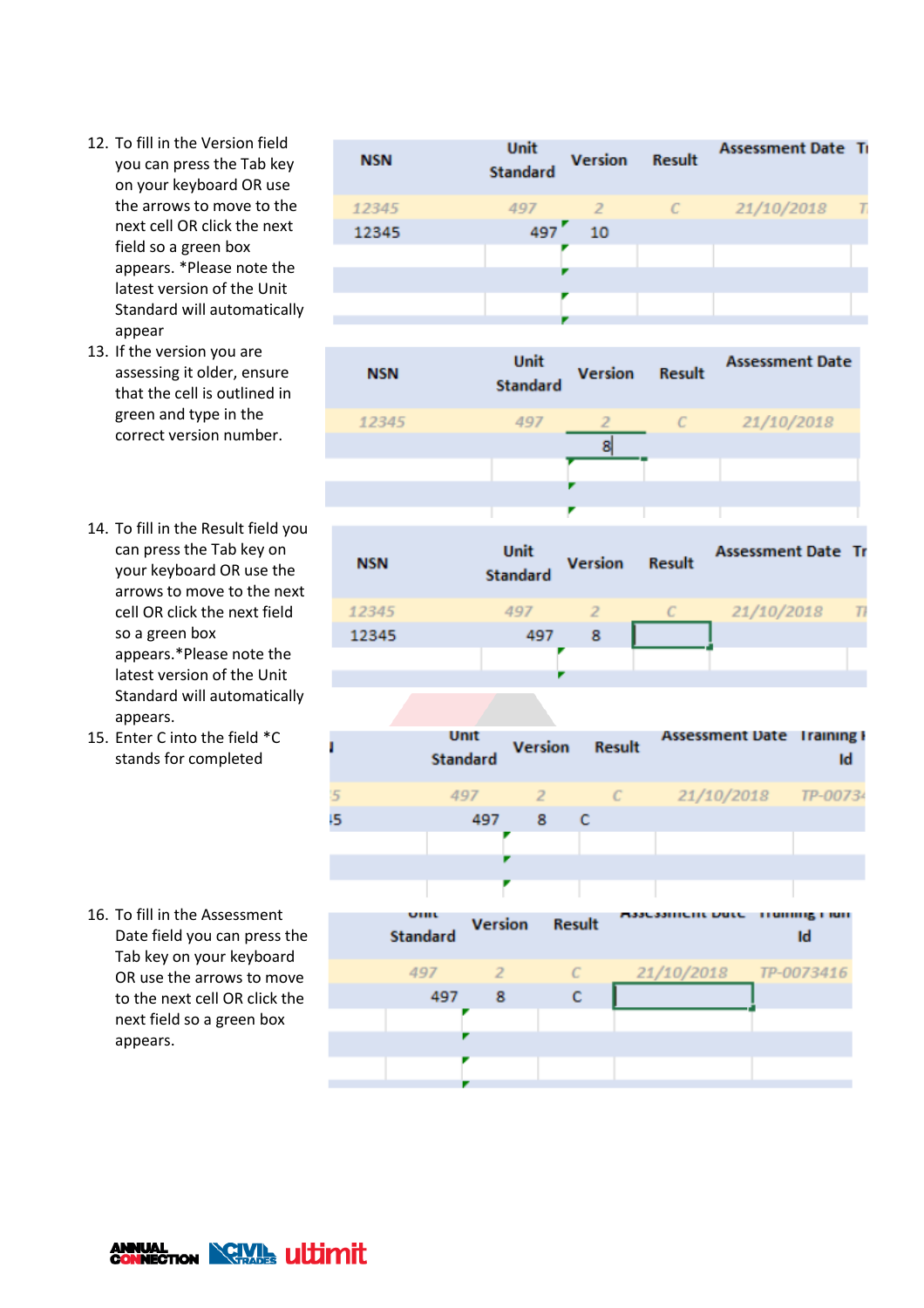- 17. **Enter the date you assessed the material,** not the date that you are entering the result, or the trainee completed the material.\*Please note the date field must be filled in as DD/MM/YYYY
- 18. To fill in the Training Plan ID field you can press the Tab key on your keyboard OR use the arrows to move to the next cell OR click the next field so a green box appears.
- 19. Enter the Training Plan ID, this will always the format of TP-#####

- 20. If entering another result click in the Surname field in the row straight below and repeat the above steps.
- 21. If you are entering the result for the same trainee you can copy the information from the cell above by holding Ctrl and D on your keyboard

|                        |                | <b>Unit</b><br><b>Standard</b> | Version                     | <b>Result</b>                        |            | <b>Assessment Date Training Pla</b>        | Id         |
|------------------------|----------------|--------------------------------|-----------------------------|--------------------------------------|------------|--------------------------------------------|------------|
|                        |                | 497                            | $\overline{z}$              | $\mathcal{C}$                        |            | 21/10/2018                                 | TP-007341t |
|                        |                | 497                            | 8                           | c                                    | 04/03/2020 |                                            |            |
|                        |                |                                |                             |                                      |            |                                            |            |
|                        |                |                                |                             |                                      |            |                                            |            |
|                        |                |                                |                             |                                      |            |                                            |            |
| <b>Unit</b><br>tandard |                | <b>Version</b>                 | <b>Result</b>               |                                      |            | <b>Assessment Date Training Plan</b><br>Id |            |
| 497                    |                | $\overline{2}$                 | $\mathcal{C}$               | 21/10/2018                           |            | TP-0073416                                 |            |
|                        | 497            | 8                              | c                           | 4/03/2020                            |            |                                            |            |
|                        |                |                                |                             |                                      |            |                                            |            |
|                        |                |                                |                             |                                      |            |                                            |            |
|                        |                |                                |                             |                                      |            |                                            |            |
| ď                      | <b>Version</b> | <b>Result</b>                  |                             | <b>Assessment Date Training Plan</b> |            | Id                                         |            |
|                        | $\overline{2}$ | $\mathcal{C}$                  |                             | 21/10/2018                           |            | TP-0073416                                 |            |
| 97                     | 8              | c                              |                             | 4/03/2020                            | TP-123456  |                                            |            |
|                        |                |                                |                             |                                      |            |                                            |            |
|                        |                |                                |                             |                                      |            |                                            |            |
|                        |                |                                |                             |                                      |            |                                            |            |
| <b>Assessor</b>        |                |                                | <b>Surname</b><br>(Trainee) |                                      |            | <b>First Name</b><br>(Trainee)             |            |
| 12345                  |                |                                | Example                     |                                      |            | Example                                    |            |
| 12345                  |                |                                | <b>McCaw</b>                |                                      |            | Richard                                    |            |
| 12345                  |                |                                | Π                           |                                      |            |                                            |            |
| 12345                  |                |                                |                             |                                      |            |                                            |            |
|                        |                |                                |                             |                                      |            |                                            |            |
| 5                      |                | <b>Example</b>                 |                             |                                      | Example    |                                            |            |
| 5                      |                | McCaw                          |                             |                                      | Richard    |                                            |            |
| 5                      |                | McCaw                          |                             |                                      |            |                                            |            |
| 5                      |                |                                |                             |                                      |            |                                            |            |
|                        |                |                                |                             |                                      |            |                                            |            |

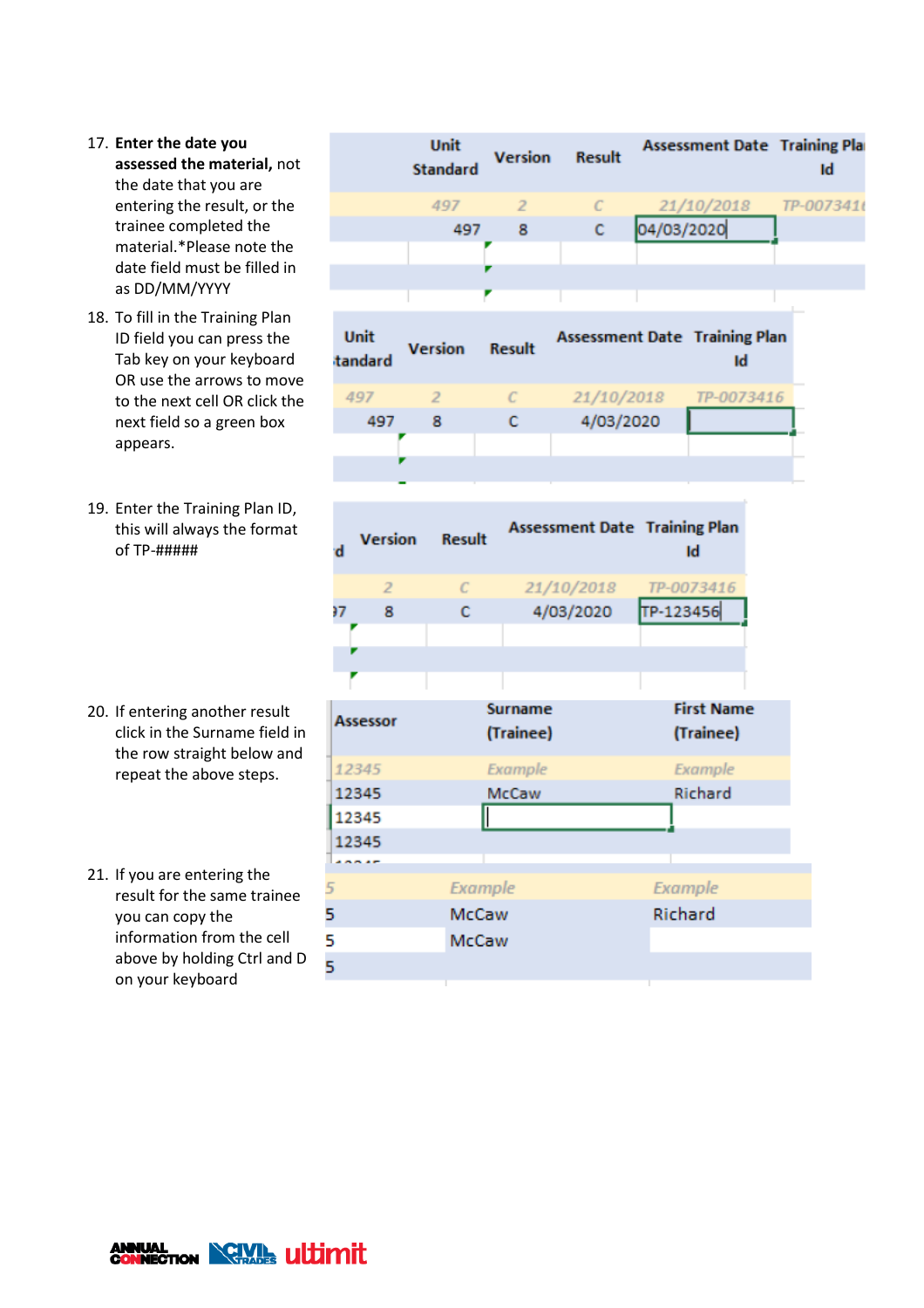#### Saving and Submitting the RRW 1. Once you have entered all 9、▼  $\overline{\bullet}$ 넓 the results you would like to submit click **Save** Insert Draw Page Layout Fo Calibri  $-111$ 2. Create an email to results@connexis.org.nz To results@connexis.org.nz Cc 3. Attach the document by clicking **Attach File** U Attach File em Assign Policy \* Signature v Include 4. Locate the file in your Name Date modified computer and click the file **Ball MasterfileV1** to highlight it 16/04/2020 8:41 AM □ nesultsfor16April 16/04/2020 8:45 AM 5. Click **Insert AJLER**  $\checkmark$ Cancel **Tools** Insert 6. Repeat steps three to five if Name Date modified Ty you need to attach any 16/04/2020 11:41 AM  $\boxdot$  & I.D. Ac personal identification for a trainee with no NSN 图 MasterfileV1 16/04/2020 8:41 AM Mi number 7. Once you have attached all the documents, you can add a subject to the email, I Results16April2020 :ct

to locate this email later if need be.

suggest that you use something will enable you



ril vlcv